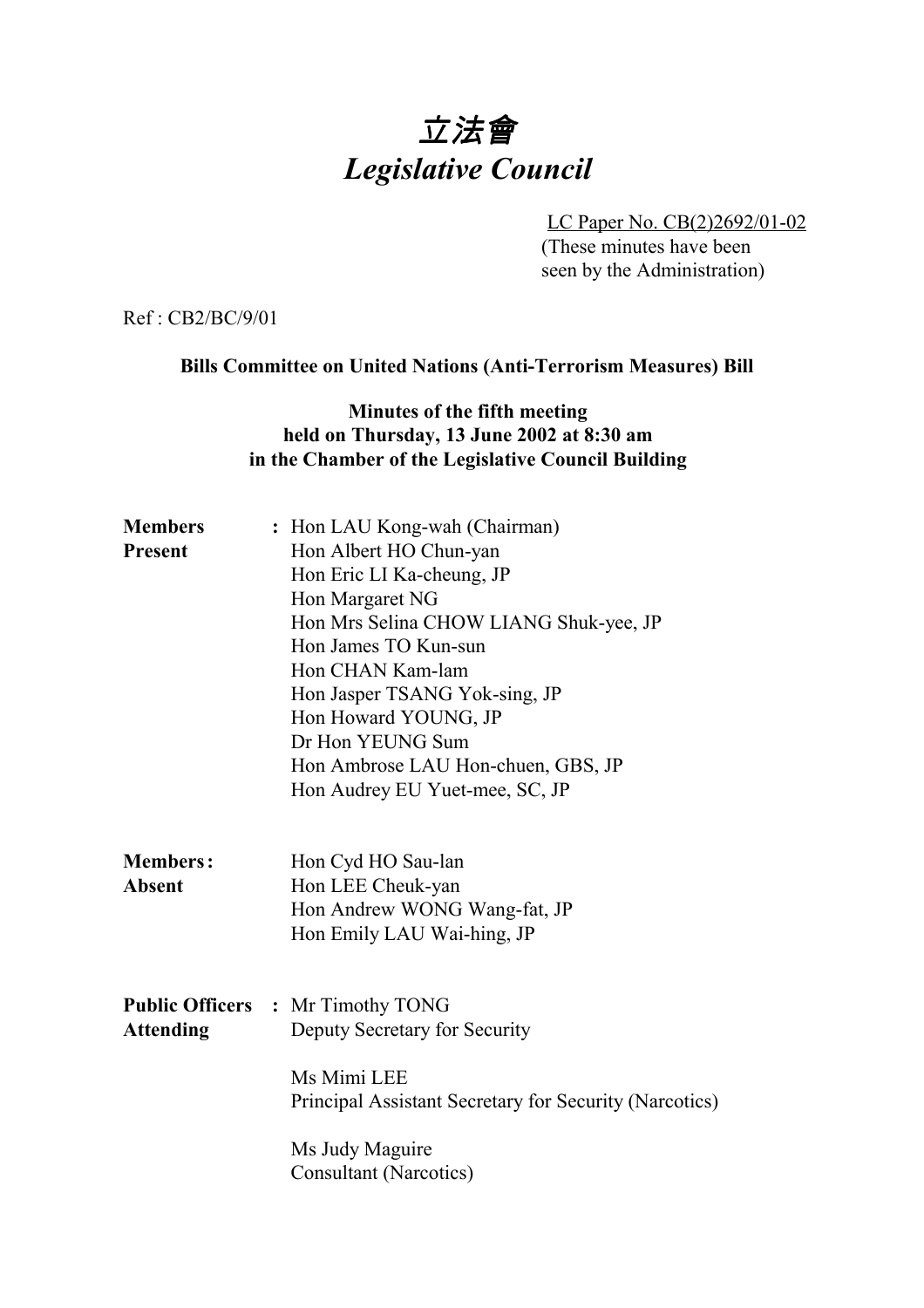|                                      | Mrs Wendy CHOI<br><b>Assistant Secretary for Security</b><br>Mr Geoffrey Fox<br>Senior Assistant Law Draftsman<br>Mr John Hunter<br><b>Deputy Principal Government Counsel</b><br><b>Treaties and Law Unit</b><br><b>International Law Division</b> |
|--------------------------------------|-----------------------------------------------------------------------------------------------------------------------------------------------------------------------------------------------------------------------------------------------------|
|                                      | Mr Lawrence PENG<br><b>Senior Government Counsel</b><br>Law Drafting Division                                                                                                                                                                       |
| <b>Clerk</b> in<br><b>Attendance</b> | : Ms Doris CHAN<br>Chief Assistant Secretary (2) 4                                                                                                                                                                                                  |
| <b>Staff</b> in<br><b>Attendance</b> | : Ms Bernice WONG<br>Assistant Legal Adviser 1                                                                                                                                                                                                      |
|                                      | Miss Mary SO<br>Senior Assistant Secretary (2) 8                                                                                                                                                                                                    |
|                                      | Ms Janet SHUM<br>Senior Assistant Secretary (2) 9                                                                                                                                                                                                   |
|                                      |                                                                                                                                                                                                                                                     |

 $- 2 -$ 

### **I. Meeting with the Administration**

The Bills Committee deliberated (Index of proceedings attached at the **Annex**).

2. In light of the views expressed by members at the meeting, the Administration agreed to consider the following -

- (a) Amendment of Schedules 2 and 3 which provided for the obtaining of evidence and information for the purposes of the Bill and the seizure and detention of property suspected of being terrorist property should be by way of an amendment bill instead of subsidiary legislation;
- (b) The exemption provided for in paragraph (b) of the definition of "terrorist act" could be extended to cover the action described in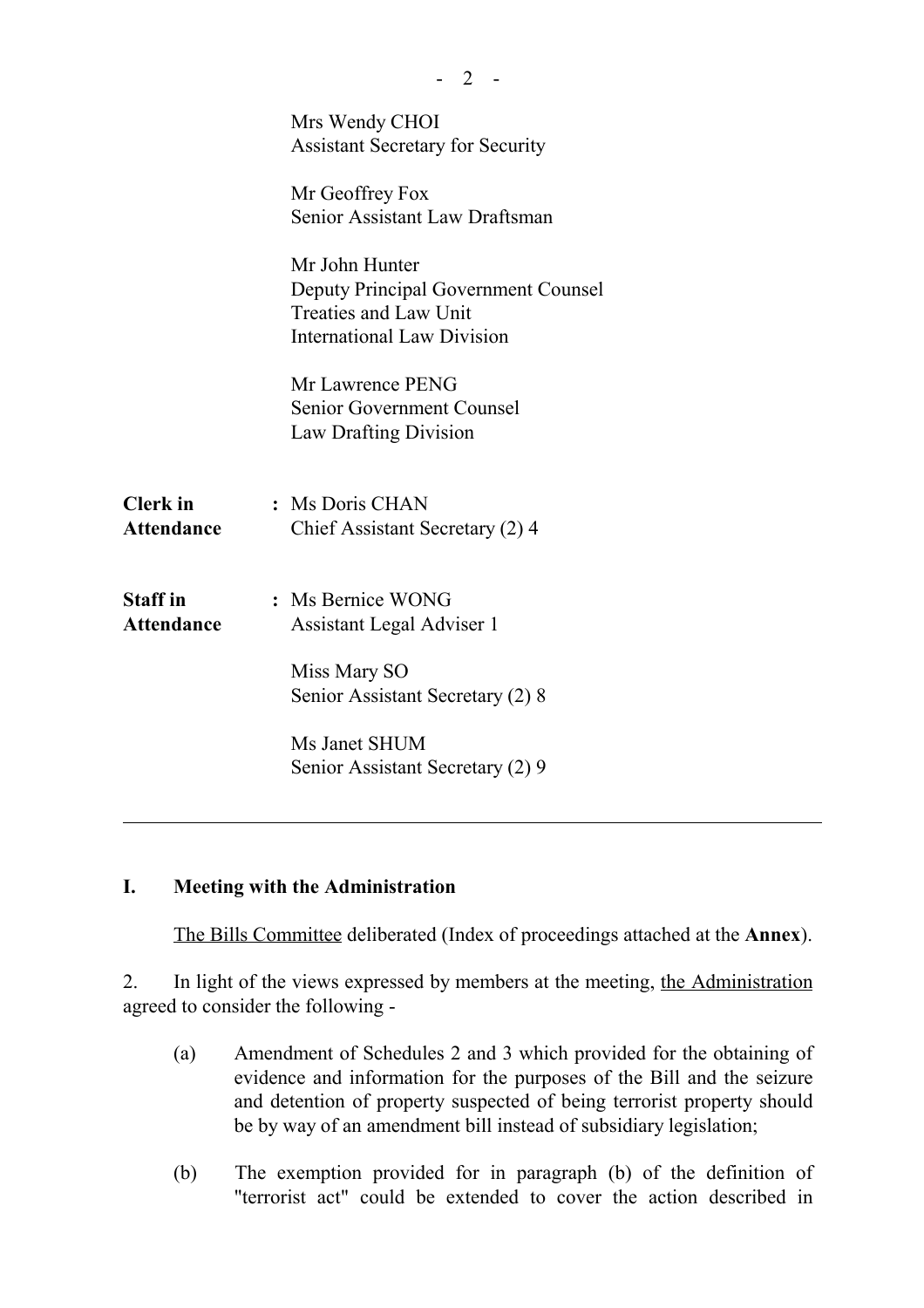paragraph  $(a)(i)(E)$ , and judicial authorisation would be required for the specification of terrorists, terrorist associates and terrorist property not designated by the United Nations; and

(c) There should be adequate safeguard for disclosing knowledge or suspicion that property was terrorist property under clause 11.

# **II. Date of next meeting**

3. Members noted that the next meeting was scheduled for 14 June 2002 at 8:30 am.

4. There being no other business, the meeting ended at 10:40 am.

Council Business Division 2 Legislative Council Secretariat 9 August 2002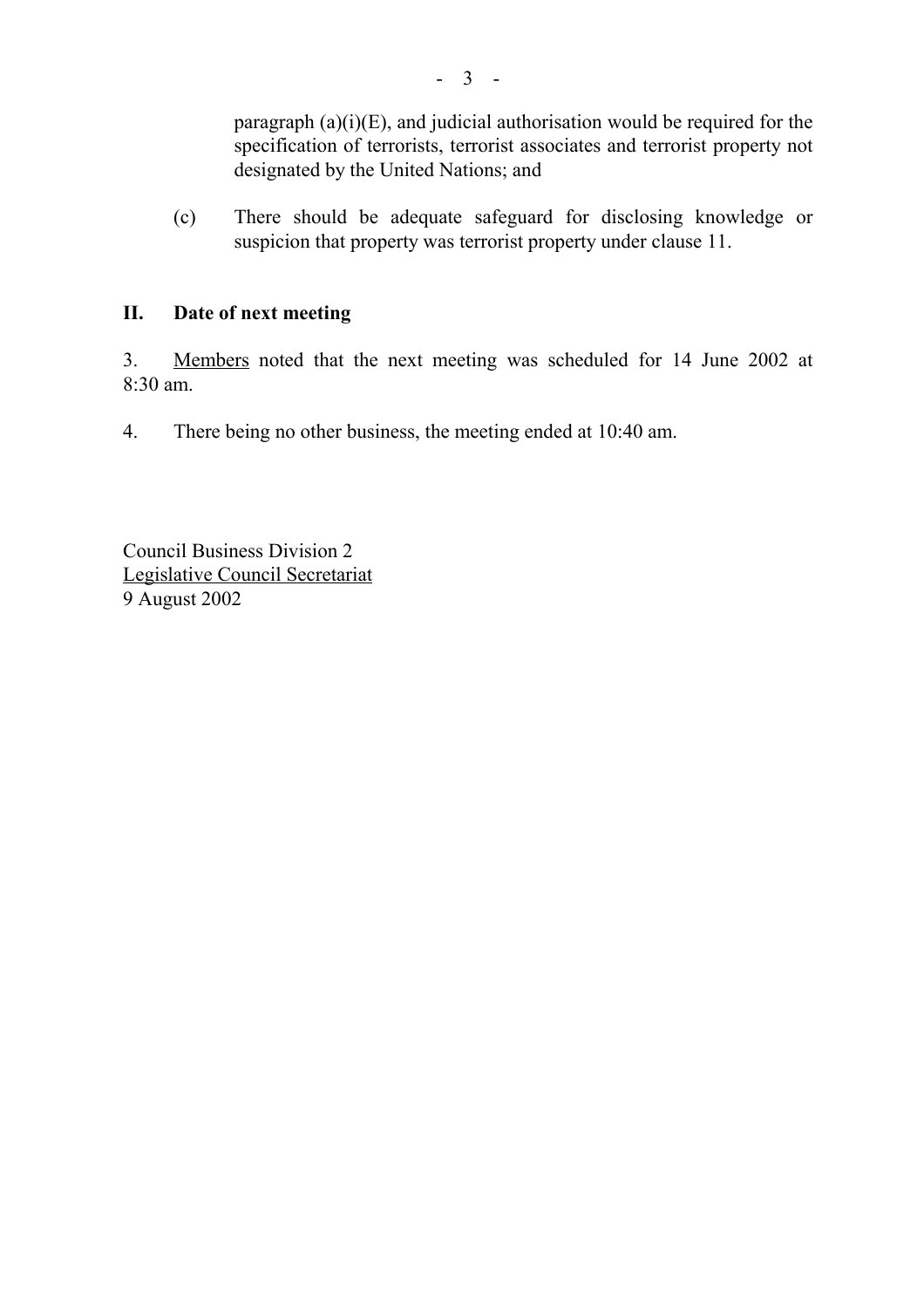#### **Annex**

# **Bills Committee on United Nations (Anti-Terrorism Measures) Bill Meeting on Thursday, 13 June 2002 at 8:30 am in the Chamber of the Legislative Council Building**

| <b>Time</b>       | <b>Speaker</b>   | Subject(s)                                                                                                                                                                                                                                   | <b>Action</b> |
|-------------------|------------------|----------------------------------------------------------------------------------------------------------------------------------------------------------------------------------------------------------------------------------------------|---------------|
|                   |                  |                                                                                                                                                                                                                                              | required      |
| $000000 - 000248$ | Chairman         | Consideration<br>of the<br>Administration's<br>response to issues raised by members on 17<br>May 2002 (LC Paper No. CB(2)2125/01-<br>02(04)                                                                                                  |               |
| 000248 - 000310   | Miss Margaret NG | Compensation to a person who successfully<br>applied to the Court of First Instance to<br>revoke a specification by the Chief<br>Executive (CE) under clause 4 or a notice<br>made by the Secretary for Security (S for S)<br>under clause 5 |               |
| 000310 - 000626   | Administration   | Ditto                                                                                                                                                                                                                                        |               |
| $000626 - 000726$ | Miss Margaret NG | Ditto                                                                                                                                                                                                                                        |               |
| 000726 - 000758   | Mr Jasper TSANG  | Ditto                                                                                                                                                                                                                                        |               |
| 000758 - 001028   | Administration   | Ditto                                                                                                                                                                                                                                        |               |
| 001028 - 001159   | Mr Howard YOUNG  | CE should obtain a court order before<br>specifying a person or property as a terrorist,<br>terrorist associate or terrorist property in the<br>Gazette                                                                                      |               |
| 001159 - 001246   | Administration   | Ditto                                                                                                                                                                                                                                        |               |
| 001246 - 001344   | Chairman         | Need for the Bill to safeguard individual's<br>civil and political rights                                                                                                                                                                    |               |
| 001344 - 001737   | <b>ALA</b>       | Power to amend Schedules 2 and 3 under<br>clause 18 (LC Paper No. LS118/01-02)                                                                                                                                                               |               |
| 001937 - 002129   | Miss Margaret NG | Ditto                                                                                                                                                                                                                                        |               |
| 002129 - 002248   | Administration   | Ditto                                                                                                                                                                                                                                        |               |
| $002248 - 002421$ | Miss Margaret NG | Ditto                                                                                                                                                                                                                                        |               |
| 002421 - 002608   | Administration   | Ditto                                                                                                                                                                                                                                        |               |
| 002608 - 003022   | Miss Margaret NG | Ditto                                                                                                                                                                                                                                        |               |
| 003022 - 003200   | Administration   | Ditto                                                                                                                                                                                                                                        |               |
| 003200 - 003302   | Miss Margaret NG | Ditto                                                                                                                                                                                                                                        |               |
| 003302 - 003338   | Administration   | Ditto                                                                                                                                                                                                                                        |               |
| 003338 - 003520   | <b>ALA</b>       | members to LC Paper<br>Referred<br>No.<br>LS46/01-02) on United Nations Sanctions<br>(Afghanistan)<br>Regulation<br>and<br>United<br>Nations Sanctions (Afghanistan)<br>(Arms)<br>Embargoes) Regulation                                      |               |
| 003520 - 004017   | Administration   | Justifications for Schedules 2 and 3                                                                                                                                                                                                         |               |
| 004017 - 004126   | Miss Margaret NG | Appropriateness of modelling Schedules 2<br>and 3 on certain provisions in the United<br>Nations Sanctions (Afghanistan) Regulation<br>and United Nations Sanctions (Afghanistan)<br>(Arms Embargoes) Regulation                             |               |
| 004126 - 004321   | Administration   | Ditto                                                                                                                                                                                                                                        |               |
| 004321 - 004332   | Chairman         | Ditto                                                                                                                                                                                                                                        |               |
| 004332 - 005026   | Ms Audrey EU     | Powers of the authorised officers under<br>Schedules 2 and 3                                                                                                                                                                                 |               |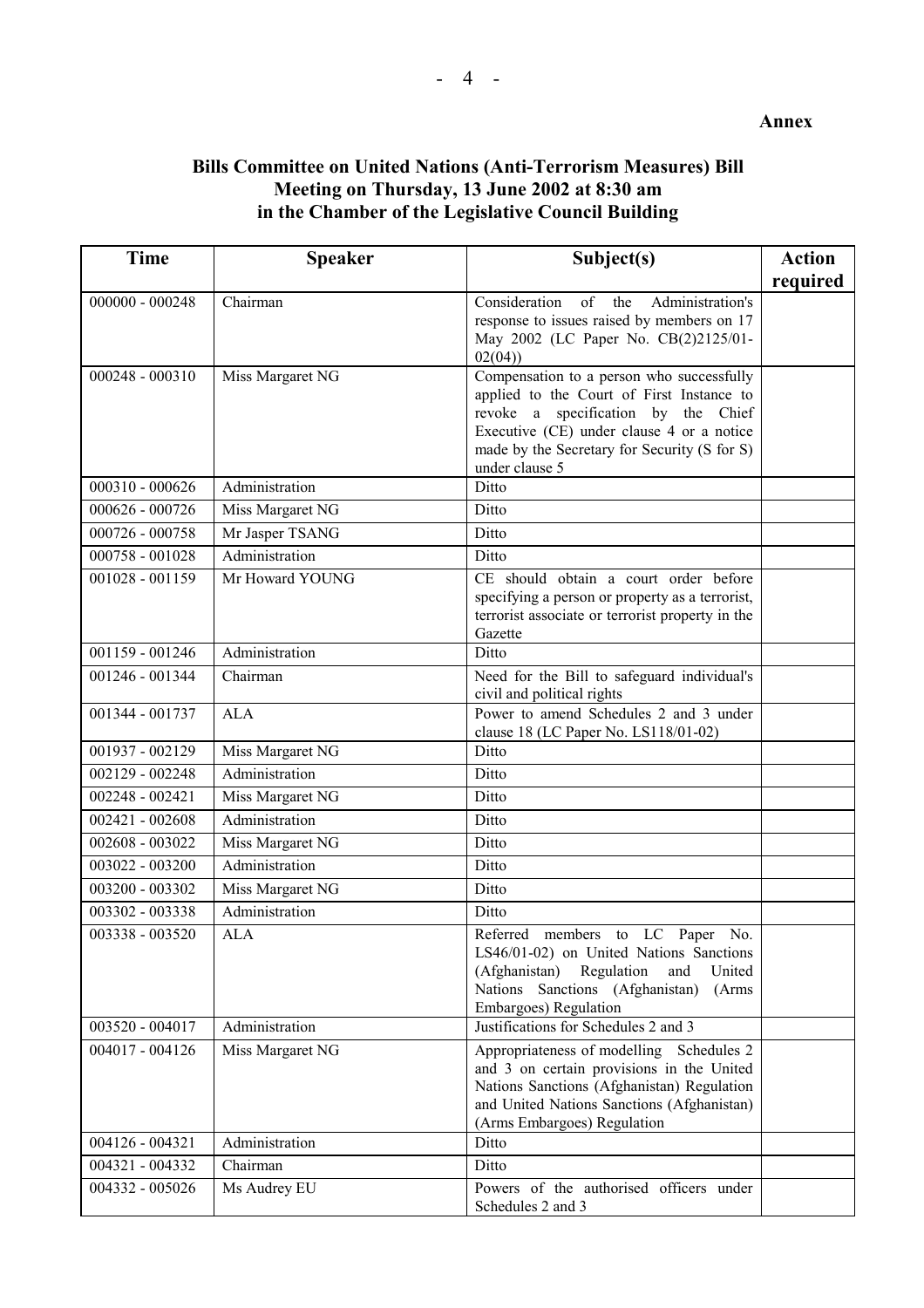| 005026 - 005142   | Administration             | Ditto                                                                                                                                                                                                                                                                                         |  |
|-------------------|----------------------------|-----------------------------------------------------------------------------------------------------------------------------------------------------------------------------------------------------------------------------------------------------------------------------------------------|--|
| 005142 - 005151   | Chairman                   | Ditto                                                                                                                                                                                                                                                                                         |  |
| $005151 - 005431$ | Miss Margaret NG           | Ditto                                                                                                                                                                                                                                                                                         |  |
| 005431 - 005514   | Administration             | Ditto                                                                                                                                                                                                                                                                                         |  |
| 005514 - 005633   | Miss Margaret NG           | Ditto                                                                                                                                                                                                                                                                                         |  |
| 005633 - 005703   | Administration             | Ditto                                                                                                                                                                                                                                                                                         |  |
| 005703 - 005749   | Miss Margaret NG           | Ditto                                                                                                                                                                                                                                                                                         |  |
| 005749 - 005845   | Administration             | Ditto                                                                                                                                                                                                                                                                                         |  |
| 005845 - 005906   | Miss Margaret NG           | Ditto                                                                                                                                                                                                                                                                                         |  |
| 005906 - 005916   | Administration             | Ditto                                                                                                                                                                                                                                                                                         |  |
| 005916 - 010200   | Mr Albert HO               | Ditto                                                                                                                                                                                                                                                                                         |  |
| $010200 - 010341$ | Administration             | Ditto                                                                                                                                                                                                                                                                                         |  |
| 010341 - 010449   | Chairman                   | Ditto                                                                                                                                                                                                                                                                                         |  |
| 010449 - 010600   | Mr James TO/Administration | Amendment of Schedules 1, 2 and 3                                                                                                                                                                                                                                                             |  |
| 010600 - 010842   | <b>ALA</b>                 | Briefed members on LC Paper No.<br>LS119/01-02, which was a supplementary<br>note on an analysis of overseas legislation<br>enacted to implement the United Nations<br>Security Council Resolution 1373 and the<br>comparison of overseas<br>anti-terrorism<br>legislation on listing process |  |
| 010842 - 010954   | Mr Albert HO               | Listing of terrorists, terrorist associates and<br>terrorist property                                                                                                                                                                                                                         |  |
| 010954 - 011209   | Administration             | Ditto                                                                                                                                                                                                                                                                                         |  |
| 011209 - 011338   | Mr Albert HO               | Ditto                                                                                                                                                                                                                                                                                         |  |
| 011338 - 011558   | Administration             | Ditto                                                                                                                                                                                                                                                                                         |  |
| 011558 - 011641   | Mr Albert HO               | Ditto                                                                                                                                                                                                                                                                                         |  |
| 011641 - 011710   | Administration             | Ditto                                                                                                                                                                                                                                                                                         |  |
| 011710 - 011715   | Mr James TO                | Ditto                                                                                                                                                                                                                                                                                         |  |
| 011715 - 011731   | Chairman                   | Ditto                                                                                                                                                                                                                                                                                         |  |
| 011731 - 012047   | Mr James TO                | Amendment of Schedules 1, 2 and 3                                                                                                                                                                                                                                                             |  |
| 012047 - 012134   | Administration             | Ditto                                                                                                                                                                                                                                                                                         |  |
| 012134 - 012237   | Mr James TO                | Ditto                                                                                                                                                                                                                                                                                         |  |
| 012237 - 012408   | Administration             | Ditto                                                                                                                                                                                                                                                                                         |  |
| 012408 - 012505   | Mr James TO                | Ditto                                                                                                                                                                                                                                                                                         |  |
| 012505 - 012559   | Chairman                   | Referred members to a paper on the clause-<br>by-clause explanation of the Bill provided<br>by the Administration (LC Paper No. CB(2)<br>$2267/01 - 02(01)$                                                                                                                                   |  |
| 012559 - 013712   | Administration             | Need for enacting the Bill within the current<br>legislative session and submission of draft<br>Committee Stage amendments next week                                                                                                                                                          |  |
| 013712 - 013821   | Mr Albert HO               | Forfeiture of terrorist property                                                                                                                                                                                                                                                              |  |
| 013821 - 013852   | Administration             | Ditto                                                                                                                                                                                                                                                                                         |  |
| 013852 - 013924   | Mr James TO                | Ditto                                                                                                                                                                                                                                                                                         |  |
| 013924 - 014000   | Mr Albert HO               | Ditto                                                                                                                                                                                                                                                                                         |  |
| $014000 - 014025$ | Administration             | Ditto                                                                                                                                                                                                                                                                                         |  |
| 014025 - 014035   | Chairman                   | Ditto                                                                                                                                                                                                                                                                                         |  |
| 014035 - 014043   | Miss Margaret NG           | Ditto                                                                                                                                                                                                                                                                                         |  |
| 014043 - 014115   | Chairman                   | Ditto                                                                                                                                                                                                                                                                                         |  |
| 014115 - 014244   | Mr Eric LI                 | Disclosure of knowledge or suspicion that                                                                                                                                                                                                                                                     |  |
|                   |                            |                                                                                                                                                                                                                                                                                               |  |